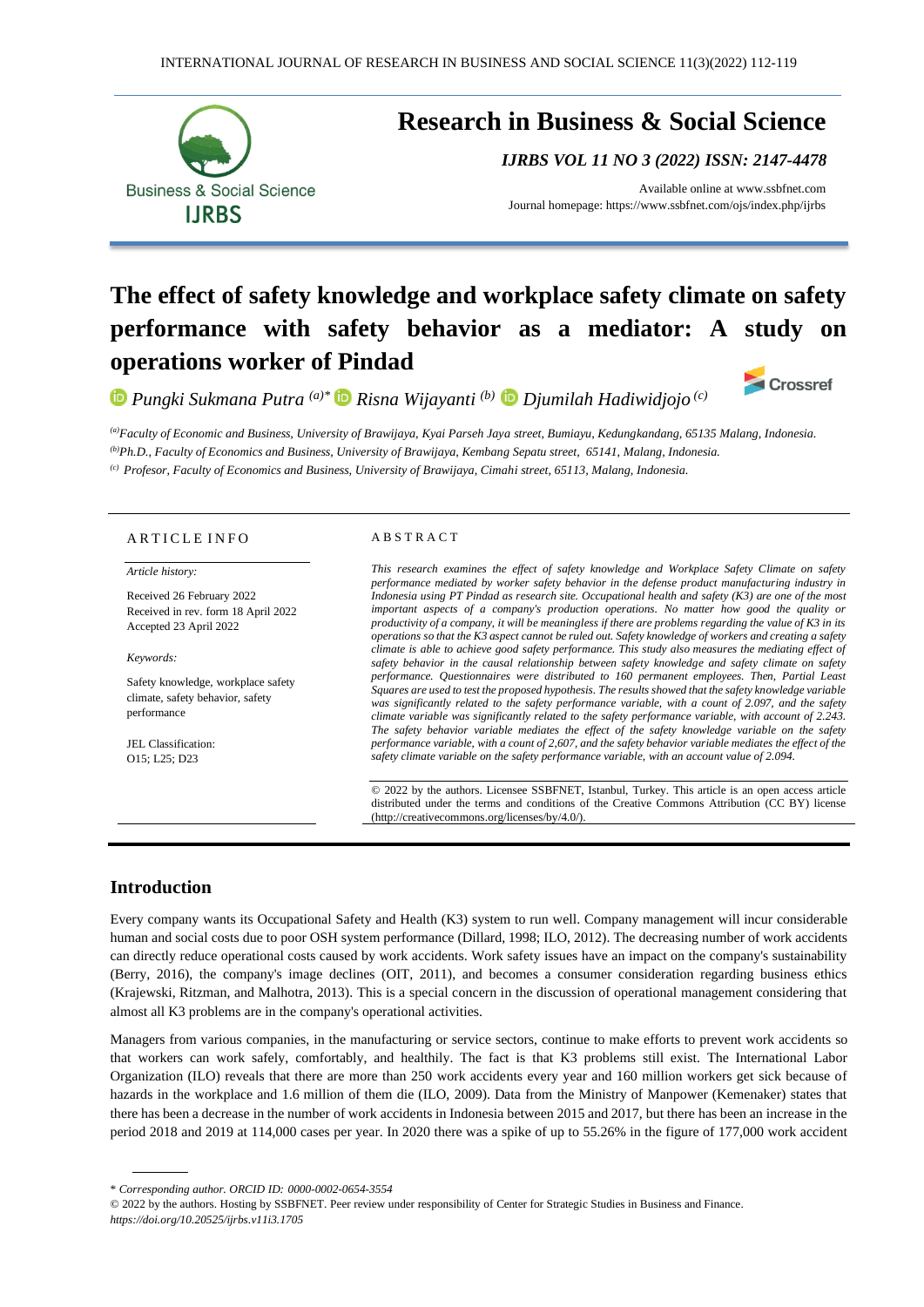cases. This data shows that K3 problems in Indonesia have not yet received the right solution and need attention from company management.

Work accidents occur due to unsafe behavior (unsafe act) and unsafe working conditions (unsafe conditions). Cooper (2009) argues that unsafe acts are the cause of 80-95% of work accidents. Then it is also supported by the US National Safety Council (NSC) (2011) which states that 88% of work accidents are caused by unsafe acts (unsafe behavior), unsafe conditions (unsafe conditions) cause 10% of work accidents, and 2% of unknown causes. Unsafe conditions and unsafe behavior occur as a failure to create a good Workplace Safety Climate (Zohar, 2010).

There is a link between Human Resources (HR) management and operational management in creating a work environment that meets K3 values. Management needs to consider the conditions of workers, the environment, the layout and also the sequence of the production process in order to create a good job design. In the work design planning process, a good and measurable environmental analysis is needed to produce good and quality products (Bhat, 2011; Taylor and Russell, 2011). Environmental factors refer to the physical location of the work in a production/service facility. These conditions include things like the right temperature, lighting, ventilation, job site, production process location, vibration, material supply flow, and noise. Production sites require a very clean and climate-controlled closed environment. Detail work requires proper lighting; some jobs that generate high levels of dust require good ventilation. Ergonomics factors also need to be considered considering that each employee's physical condition is different (Heizer and Render, 2011). Young and old workers, as well as male and female gender, will have different levels of ergonomics so that the comfort and safety factor needs to be paid attention to by management in designing the workplace. Inappropriately designed work can destroy the potential of a process to meet its objectives, no matter how appropriate the layout or technology of the process (Slack and Jones, 2018).

Workers need to know and understand the aims and objectives of an organization so that it is necessary to provide knowledge to workers by company management. Employees are expected to experience a systematic change of skills and talents that result in increased employee performance in thinking and working so that it is easy to get new ideas and achieve company goals and objectives. Increased knowledge to improve the skills and talents of workers also needs to be followed by knowledge of K3 values. A worker who has K3 knowledge through training is able to make risky decisions faster (Kahneman, D. 1993) and the results are satisfactory (Siebert, Kunz and Rolf, 2021).

K3 knowledge is very important, especially for educating employees about safety practices and compliance. This will provide accident prevention and control. (Cooper, 2009; Elsebaei et al., 2020). The greater level of knowledge workers in K3, so that less likely the risk of work accidents to occur. However, there are studies that state that OSH knowledge is not significantly related to OSH performance (Komaki, Heinzmann and Lawson, 1980; Ali, Azimah Chew Abdullah and Subramaniam, 2009; De Koster, Stam and Balk, 2011) and further research is needed to determine the factors the cause.

Safety climate has been suggested to be an antecedent to actual safety behavior as well as the potential for accidents and injuries to occur (Barlow and Iverson, 2005). Therefore, a valid and reliable assessment of an organization's workplace climate is important to enabling accurate and continuous monitoring of safety factors, which in turn can prevent workplace accidents. Safety climate has been associated with increased motivation to work safely, engage in safer behaviors and fewer adverse safety outcomes such as accidents and injuries (Kalteh et al., 2021). The better safety climate that is built so greater chance that work accidents can be avoided. Safety climate has a significant effect on efforts to avoid work accidents (Zohar and Luria, 2005; Olak et al., 2021).

The high number of work accidents, it is possible that there is a factor that bridges the K3 knowledge variable and the workplace safety climate towards the prevention of work accidents. Problems about K3 can come from the side of the organization or individual workers. This study carries the safety behavior variable as a mediating variable. Worker safety behavior is quite influential on the prevention of work accidents. The better safety behavior of workers, so the greater the chance of success in preventing work accidents. The actual safety behavior that individuals perform in the workplace can be classified into safety compliance and safety participation' (Griffin and Neal, 2000). Both are used to differentiate safety behavior in the workplace.

Previous researchers conducted research that stated that the K3 knowledge variable significantly affected OSH performance (Subramaniam et al., 2016; Taufek, Zulkifle and Kadir, 2016; Olak et al., 2021), but several studies stated otherwise (Vredenburgh, 2002; Ali, Azimah Chew Abdullah and Subramaniam, 2009; Sarita et al., 2019). The inconsistency in the K3 knowledge variable becomes a research gap in this research.

The results of previous studies on the workplace safety climate variable stated that the workplace safety climate was significantly related to OSH performance (Zohar, 2003; Brondino, Silva and Pasini, 2012; Liu et al., 2015; Kalteh et al., 2021), while There are several studies that state inconsistency. The workplace safety climate does not significantly affect OSH performance (Huang et al., 2006; Smith et al., 2006).

Previous researchers conducted research on OSH knowledge and workplace safety climates in various industrial and service fields. These studies were carried out on subway transportation (Deng et al., 2020), chemical industry (Renecle et al., 2021), shipping (Lu and Tsai, 2008), construction (Zhang, Boukamp and Teizer, 2015; Sang et al., 2020; Chen et al., 2021), hospital operations (Singer et al., 2009) and so on. Research in the industrial sector of the military product sector is almost never used as an object of research both in Indonesia and abroad so that researchers feel like knowing and need to do research in this industry.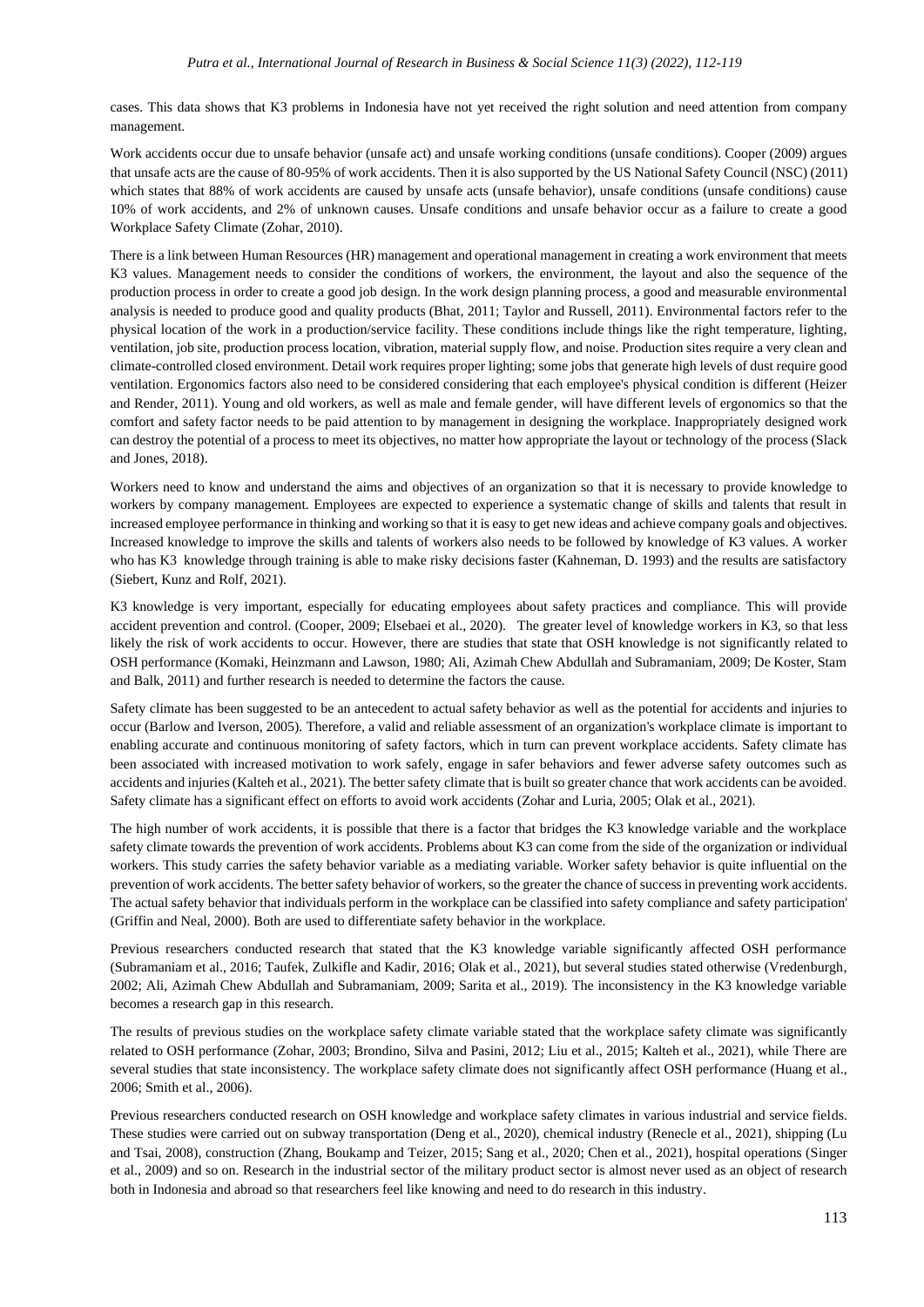This study aims at examining the effect of safety knowledge and Workplace Safety Climate on safety performance mediated by worker safety behavior in the defense product manufacturing industry in Indonesia using PT Pindad as research site. This study also measures the mediating effect of safety behavior in the causal relationship between safety knowledge and safety climate on safety performance. In the following section, empirical studies have been reviewed. This study continues with research and methodology part and finally concludes with key points, implications and recommendations.

## **Literature Review**

### **Conceptual Background**

Knowledge based on the type and level of difficulty in delivery is divided into 2 dimensions, explicit and implicit knowledge (Smith, 2001; Ni et al., 2020; Olak et al., 2021). Explicit knowledge is knowledge obtained through facts, is formal, scientific and documented through data, reports, and books. While implicit knowledge is knowledge that is subjective, based on experience and is informal and not documented in data.

Workplace Safety Climate is defined as a shared perception of safety policies, procedures and practices (Zohar, 2008). There are 6 factors that influence the safety climate (Glendon and Litherland, 2001), namely: (1) Communication and support Good communication and mutual support in terms of safety will be able to encourage a good safety climate from employees. (2) Adequacy of procedure Procedures that are clear and quite understandable by employees will make the employee feels comfortable at work. So that their opinion of their work tends to be positive. (3) Work pressure Work pressure is the workload determined by the company for its employees. Pressure that is too big will make workers tired, while if it is too small it will make workers too careless at work. (4) Personal Protective Equipment − When wearing PPE, employees will feel safe and comfortable at work. PPE is provided by the company for the needs of its employees. (5) Relationship is the relationship between employees and their co-workers as well as their superiors or subordinates. Good relationships will make employees feel protected by their colleagues when working. (6)Safety Rules Rules − regarding safety are usually already stated in the work agreement between the company and its employees, so that they can understand the limitations of their safety when working.

Safety behavior is a combination of safety compliance (compliance) and safety participation (participation) (Neal, Griffin and Hart, 2000). Compliance with K3 is demonstrated by compliance with K3 regulations and carrying out work in a safe manner in accordance with regulations. Participation in OSH is shown as helping colleagues, actively promoting safety programs in the workplace, implementing initiatives, and improving safety in the workplace (Neal, Griffin and Hart, 2000; Vinodkumar and Bhasi, 2010; Christina, Ludfi and Thoyib, 2012).

Safety performance is an activity to provide information about the progress and current status of the strategies, processes and activities used by the organization to control risks to health and safety (Health and Safety Executive, 2001). Among the most widely used criteria are measuring the rate of accidents (Liu et al., 2015), the frequency of occurrences, such as the number of injuries, illnesses, and deaths. Another indicator is the amount of actual damage caused by work accidents such as lost hours and damage to equipment or buildings.

#### **Conceptual Framework of the Research**

This research investigates four main constructs consisting of two independent variables (safety knowledge and workplace safety climate) and one dependent variable (safety performance). In addition, this study also adds one mediating variable safety behavior). For more details, see Figure 1 below:



**Figure 1:** Research Framework and Hypothesis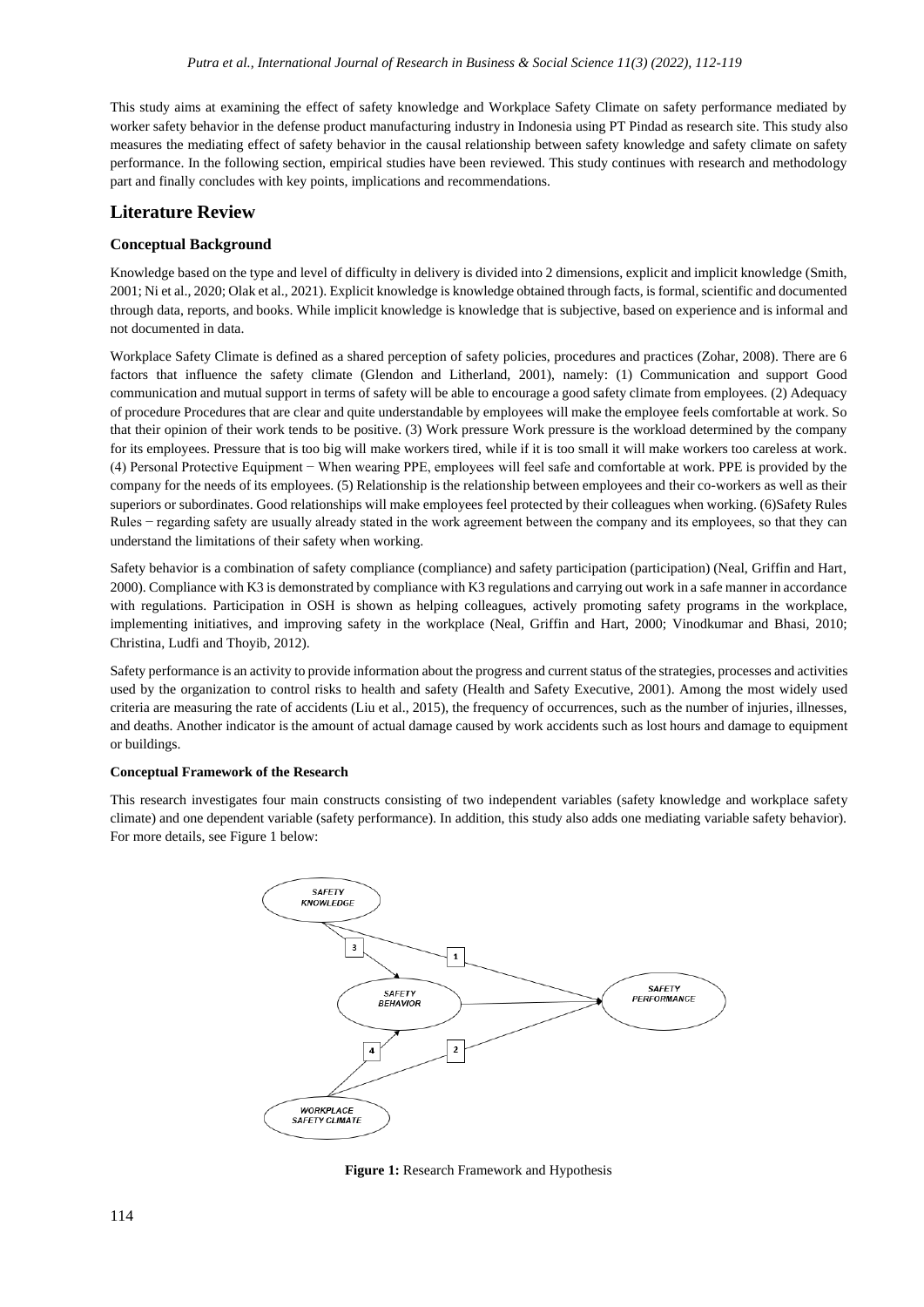The hypotheses of this study are:

- H1: Safety knowledge has a significant effect on safety performance
- H2: Workplace safety climate has a significant effect safety performance
- H3: The effect of safety knowledge on safety performance is mediated by safety behaviour
- H4: The effect of workplace safety climate on safety performance is mediated by safety behaviour.

## **Research and Methodology**

#### **Participants and Data Collection**

Production operational line workers (operators) at PT Pindad (Persero) with a minimum working period of 1 year. The method used is proportional random sampling with 160 respondents. The technique of data collection in this research used a questionnaire. This research was conducted from January to February 2022.

#### **Data Analysis**

The method of data analysis uses SEM (Structural Equation Modeling) based on Partial Least Square (PLS) that uses SmartPLS 3.3 software application.

#### **Measurements**

All indicators to measure the four variables were adopted from several previous studies. Indicators of safety knowledge variables were adapted from Smith, (2001), Ni *et al.*, (2020) dan Olak *et al.*, (2021) study which consisted of 2 indicators. Safety climate variables were measured through 6 indicators from Glendon and Litherland, (2001). Safety behaviour variables were measured through 2 indicators from Neal, Griffin and Hart, (2000), Vinodkumar and Bhasi, (2010). Safety performance variables were measured through 2 indicators from Liu *et al.*, (2015).

## **Analysis and Findings**

Based on the results of processing respondent data, it is known that from 160 respondents there are 136 respondents with male gender (85%) and 24 respondents with female sex (15%). Based on age, there were no respondents aged < 20 years (0%), respondents aged between 21-30 years were 37 people (23%), aged 31-40 years were 46 people (29%), aged 41-50 years amounted to 45 people (28%), and age > 51 years amounted to 32 people (20%).

Based on education, respondents with the last education of high school/equivalent amounted to 152 people (95%), then respondents with the last education of diploma were 3 people (2%) and respondents with the last education degree were 5 people (3%). Based on years of service, respondents with tenures 1 - 5 are 23 people (14%), respondents with tenures 6 - 10 are 83 people (52%), there are no respondents with tenures 11 - 20, and respondents with tenure > 20 totaled 54 people (34%).

| Variabels                 | <b>Composite Reliability</b> | <b>Cronbach Alpha</b> | <b>AVE</b> |
|---------------------------|------------------------------|-----------------------|------------|
| <b>Safety Knowledge</b>   | 0.891                        | 0.836                 | 0.672      |
| <b>Safety Climate</b>     | 0.951                        | 0.944                 | 0.621      |
| <b>Safety Behavior</b>    | 0.921                        | 0.899                 | 0.625      |
| <b>Safety Performance</b> | 0.859                        | 0.754                 | 0.671      |

**Table 1:** Composite Reliability, Cronbach Alpha, AVE

**Source:** Primary data processed, 2021

Table 1 indicates that the scale, magnitude, and statistical concordance have been accepted. The average variance extracted (AVE) value of all latent variables shows a score of 0.672 for the Safety Knowledge variable, 0.621 for the Safety Climate variable, 0.625 for the Safety Behavior variable, and 0.671 for the Safety Performance variable. The AVE value for the four constructs is greater than 0.5 so it can be concluded that the evaluation of the measurement model has good discriminant validity.

The cronbach alpha value for the Safety Knowledge variable has a cronbach alpha value of 0.836, the Safety Climate variable was 0.944, the Safety Behavior variable was 0.899, and the Safety Performance variable was 0.754. Constructs are declared reliable if the value of composite reliability and Cronbach's alpha was above 0.70. So it can be concluded that the construct has good reliability.

Composite reliability value for variable safety knowledge has a composite reliability value of 0.891, the safety climate variablw was 0.951, safety behavior variable was 0.921, and safety performance variable was 0.859. So it can be conclude that the composite reliability or Cronbach alpha is reliable.

The R-square value of the safety behavior variable is 0.567 and the safety performance variable is 0.629. Goodness of Fit (GoF) in this study is calculated using the equation  $Q^2 = 1 - (1 - R_1)^2$  x  $(1 - R_2)^2 = 1 - (1 - 0.567)$  x  $(1 - 0.629) = 0.8394$ . Skor 0.8394 the Q-Square calculation shows that the model in this study can be said to have a good goodness of fit.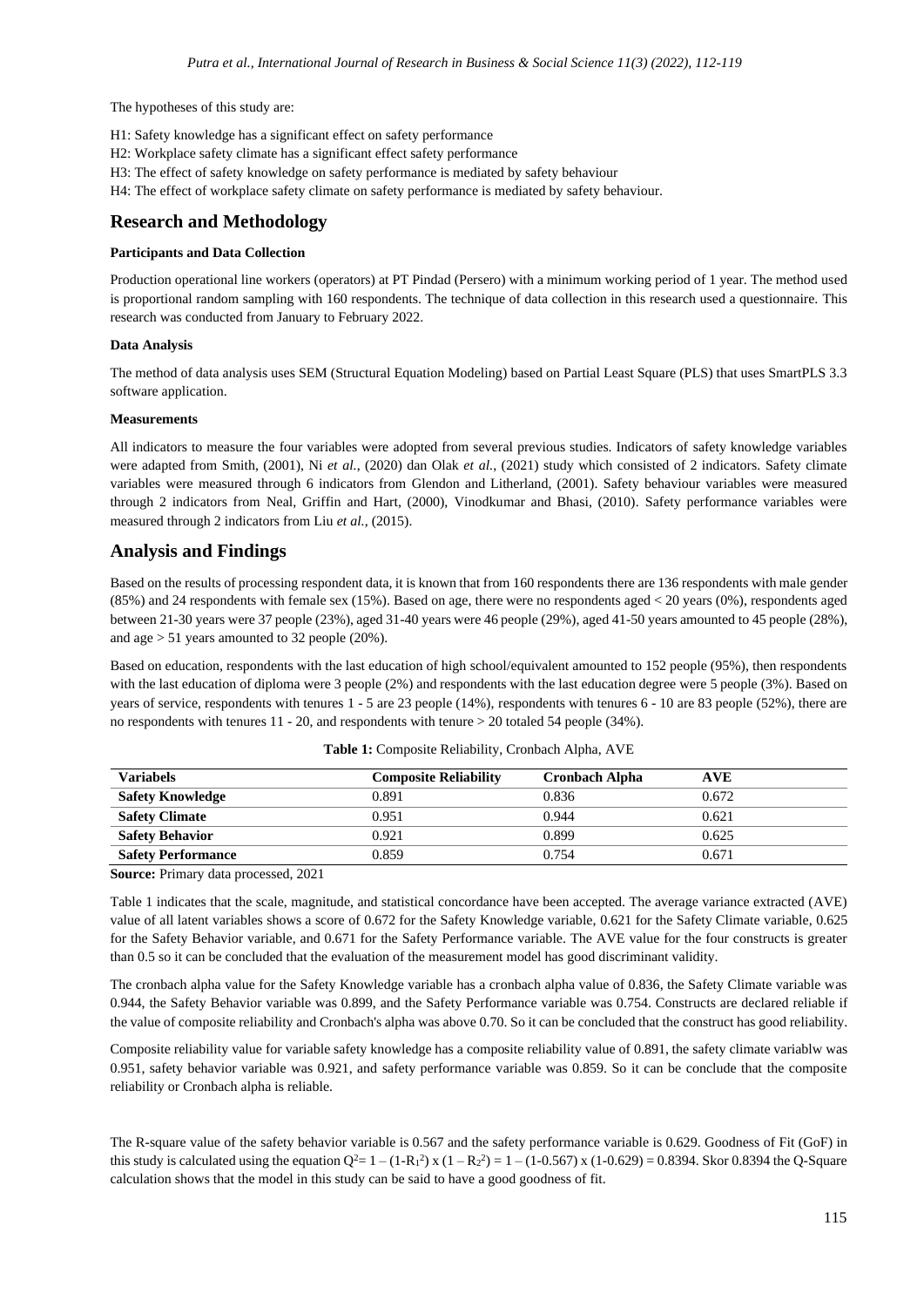| <b>Hypothesis</b> | <b>Relationship Between</b><br><b>Variable</b>                                               | Path<br><b>Coefficient</b> | $t-$<br>statistics | p-<br>values | <b>Results</b> |          |
|-------------------|----------------------------------------------------------------------------------------------|----------------------------|--------------------|--------------|----------------|----------|
| H1                | Safety Knowledge<br>$\rightarrow$<br><b>Safety Performance</b>                               | 0.306                      | 2.097              | 0.036        | Significant    | Accepted |
| H2                | Safety Climate $\rightarrow$ Safety<br>Performance                                           | 0.259                      | 2.243              | 0.025        | Significant    | Accepted |
| H <sub>3</sub>    | Safety Knowledge<br>$\rightarrow$<br>Safety Behavior<br>$\rightarrow$ Safety Performance     | 0.168                      | 2.607              | 0.009        | Significant    | Accepted |
| <b>H4</b>         | Safety Knowledge<br>$\longrightarrow$<br>Safety Behavior<br>$\rightarrow$ Safety Performance | 0.120                      | 2.094              | 0.037        | Significant    | Accepted |

#### **Table 2:** Hypothesis Testing Results

**Source:** Primary Data Processed, 2022

The composite reliability value for the Safety Knowledge variable has a composite reliability value of 0.891, the Safety Climate variable is 0.951, the Safety Behavior variable is 0.921, and the Safety Performance variable is 0.859. It can be concluded that all constructs are reliable, both according to composite reliability and Cronbach's alpha.

The R-square value of the Safety Behavior variable is 0.567 and the Safety Performance variable is 0.629. Goodness of Fit (GoF) in this study is calculated using the equation  $Q2 = 1 - (1 - R12) x (1 - R22) = 1 - (1 - 0.567) x (1 - 0.629) = 0.8394$ . A score of 0.8394 on the Q-Square calculation shows that the model in this study can be said to have a good goodness of fit.

Based on these findings, the Safety Knowledge variable has a significant influence on the Safety Performance variable, with a path coefficient of 0.306 and a p-value of 0.036 (under the critical value of 0.05), so that hypothesis 1 was accepted. The Safety Climate variable has a significant influence on the Safety Performance variable, with a path coefficient of 0.259 and a p-value of 0.025 (under the critical value of 0.05), so that hypothesis 2 was accepted. The Safety Behavior variable mediates significantly between the Safety Knowledge variable and the Safety Performance variable, with a path coefficient of 0.168 and a p-value of 0.009 (under the critical value of 0.05), so that hypothesis 3 was accepted. The Safety Behavior variable mediates significantly between the Safety Knowledge variable and the Safety Performance variable, with a path coefficient of 0.120 and a p-value of 0.037 (under the critical value of 0.05), so that hypothesis 4 was accepted.

### **Discussion**

#### *The Effect of Safety Knowledge on Safety Performance*

This research resulted in the finding that safety knowledge has a significant effect on safety performance. It means that safety knowledge can directly prevent work accidents in the company. The more information about the K3 value received by the Worker, the more the Worker will be able to know the sources of danger that are at risk of causing work accidents. This information can be in the form of training or an experience mentoring process regarding the value of K3 among workers. This is an effective way to share implicit knowledge because experienced workers can check and ensure that knowledge passed on to new workers is clearly assimilated. This is very effective in avoiding work accidents (Tietze et al., 2015).

This study is in accordance with the results of previous studies conducted by Subramaniam et al., (2016), Taufek, Zulkifle and Kadir, (2016), Olak et al., (2021) which showed that safety knowledge had a significant effect on safety performance. These studies show that the higher the safety knowledge possessed by workers, the higher the safety performance produced.

### *The Effect of Safety Climate on Safety Performance*

This research resulted in the finding that safety climate has a significant effect on safety performance. This means that the better the safety climate created in the Company, the greater the safety performance in the company's operational lines. Workers feel they can work safely and comfortably when the safety climate is well established through good communication and mutual support in terms of safety between workers, clear procedures and quite understandable by workers, workloads that are set in accordance with the provisions, personal protective equipment (PPE). PPE) is complete, the relationship between employees is good, and the enforcement of regulations on K3 is consistent. The results of this study are also in accordance with research conducted by Zohar, (2003b), Brondino, Silva and Pasini, (2012), Liu et al., (2015), Kalteh et al., (2021) where the results of their research explain the significant effect of safety climate towards work accident prevention efforts.

#### *The Effect of Safety Knowledge on Safety Performance is mediated by Safety Behavior*

The results show that safety performance has a significant impact on safety performance through safety behavior. Workers who have good safety knowledge will understand the impact experienced if a work accident occurs both for themselves and for others. For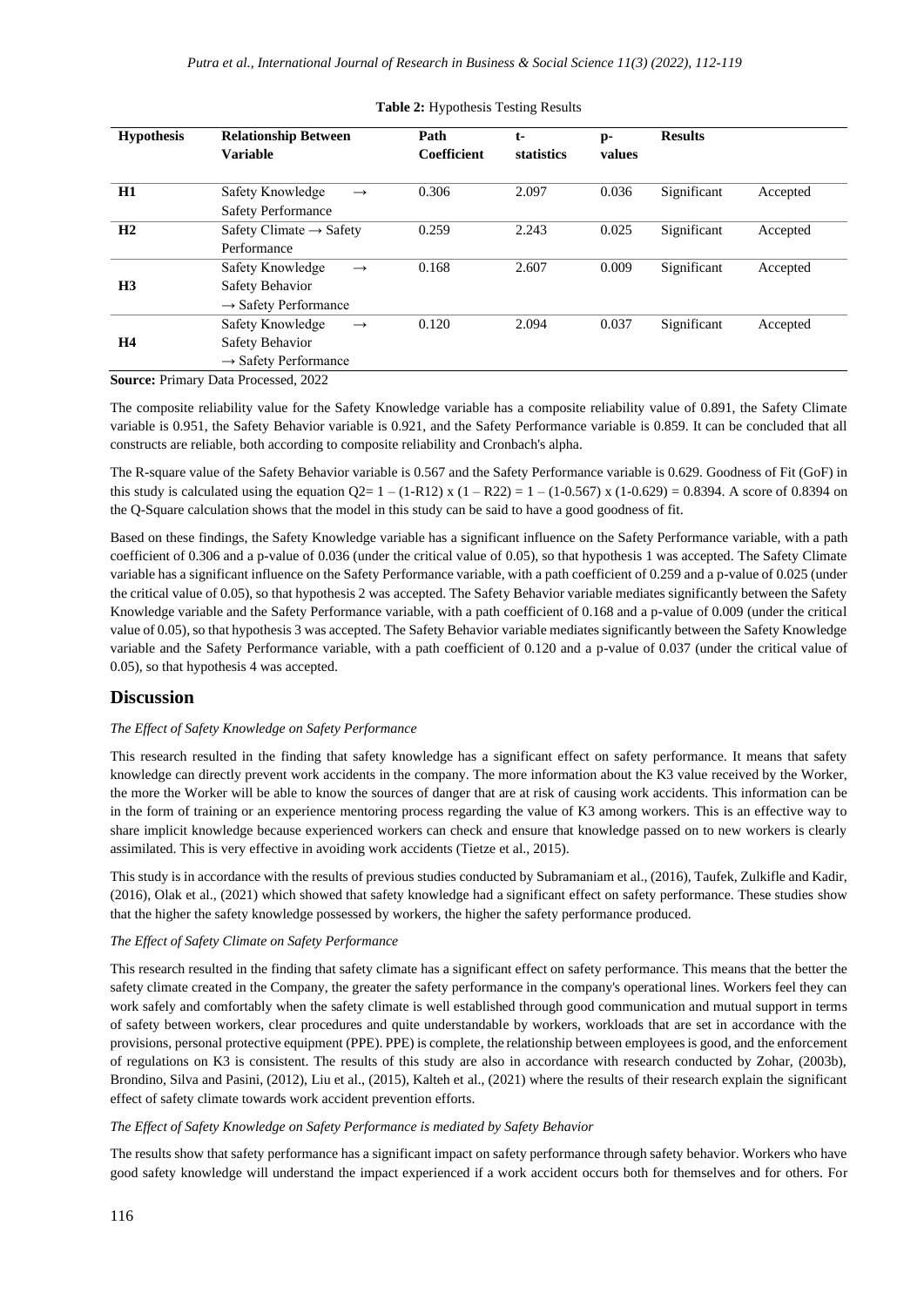example, injuries suffered, costs incurred by the company, or even sanctions given by the company and parties who feel harmed to workers as a result of negligence or non-compliance with existing K3 values. Awareness of the importance of implementing K3 values fosters good safety behavior in workers.

The results of this researh are also in accordance with research conducted by Brown, Willis and Prussia, (2000), Choudhry and Fang, (2008), De Koster, Stam and Balk, (2011), Chen and Tian, (2012) where safety behavior plays an important role. Important in creating good safety performance so that good knowledge of K3 requires good safety behavior as well in order to achieve the expected safety performance. In this researh, safety behavior is included in the variable that partially mediates the relationship between safety knowledge and safety performance, because the safety knowledge variable has a direct significant effect on safety performance.

#### *The Effect of Safety Climate on Safety Performance Mediated by Safety Bahavior*

The results show that the safety climate has a significant impact on safety performance through safety behavior. The safety climate built by the company aims to ensure that the company's activities can run well without any incidents of work accidents, so that workers can work safely, comfortably and in a healthy manner. This results in workers understanding the importance of the values and objectives of the safety climate, and the need for a safety behavior in implementing it. The results of this study are also in accordance with research conducted by neal, griffin and hart, (2000), chen and tian, (2012), and guo, yiu and gonzález, (2016). In this study, safety behavior is included in the variable that partially mediates the relationship between safety climate and safety performance, because the safety climate variable has a direct significant effect on safety performance.

## **Conclusion**

The results of this research can be concluded that (i) Knowledge of workers' K3 affects the creation of a healthy and safe work environment; (ii) companies can improve K3 performance by creating a good workplace security climate through good communication and support between workers, relevant work guidelines and procedures, appropriate workloads, complete personal protective equipment (PPE) facilities, relationships good relations between workers, as well as regulations on K3 that are always enforced, and (iii)Knowledge of K3 and workplace safety climate is able to influence and change worker behavior regarding K3 through a good level of compliance and participation so as to reduce the number of work accidents.

Finally, this paper provides recommendations for future research as (i) further research can be carried out in other companies, especially those with a high risk of work accidents, (ii) it is expected that the company can maintain and improve K3 performance and evaluate if there are technological developments in the future that require changes to company policies in the field of K3, and (iii) given that the independent variables in this study are very important in influencing Safety Performance, it is hoped that the results of this study can be used as a reference for further researchers to develop this research by considering other variables such as management commitment and safety culture which are other variables outside of the variable that have been included in this research.

#### **Acknowledgement**

**Author Contributions:** Conceptualization, PSP., RW., DH.; Methodology, PSP., RW., DH.; Data Collection, PSP., RW., DH.; Formal Analysis, PSP., RW., DH.; Writing—Original Draft Preparation, PSP., RW., DH.; Writing—Review And Editing, PSP., RW., DH. All authors have read and agreed to the published the final version of the manuscript.

**Institutional Review Board Statement:** Ethical review and approval were waived for this study, due to that the research does not deal with vulnerable groups or sensitive issues.

**Informed Consent Statement:** Informed consent was obtained from all subjects involved in the study.

**Data Availability Statement:** The data presented in this study are available on request from the corresponding author. The data are not publicly available due to privacy.

**Conflicts of Interest:** The authors declare no conflict of interest.

#### **References**

- Ali, H., Abdullah, N. A. C., & Subramaniam, C. (2009). Management practice in safety culture and its influence on workplace injury: An industrial study in Malaysia. Disaster Prevention and Management: An International Journal. 18(5), 470–477. https://doi.org/10.1108/09653560911003660.
- Berry, R. (2016) Operations management, Solutions: Business Problem Solving. https://doi.org/10.1201/9781420065541.ch22.
- Bhat, K. S. (2011). Production and Operations Management, Himalaya Publishing House Pvt. Ltd., 1–38.
- Brondino, M., Silva, S. A. and Pasini, M. (2012). Multilevel approach to organizational and group safety climate and safety performance: Co-workers as the missing link, Safety Science, 50(9), 1847–1856. https://doi.org/10.1016/j.ssci.2012.04.010.
- Brown, K. A., Willis, P. G. and Prussia, G. E. (2000). Predicting safe employee behavior in the steel industry: Development and test of a sociotechnical model, Journal of Operations Management, 18(4), 445–465. https://doi.org/10.1016/S0272- 6963(00)00033-4.
- Chen, D. and Tian, H. (2012). Behavior based safety for accidents prevention and positive study in China construction project, Procedia Engineering, 43, 528–534. https://doi.org/10.1016/j.proeng.2012.08.092.
- Chen, W. T. et al. (2021). Exploring the relationship between safety climate and worker safety behavior on building construction sites in Taiwan, Sustainability (Switzerland) MDPI, 13(6), 1–21. https://doi.org/10.3390/su13063326.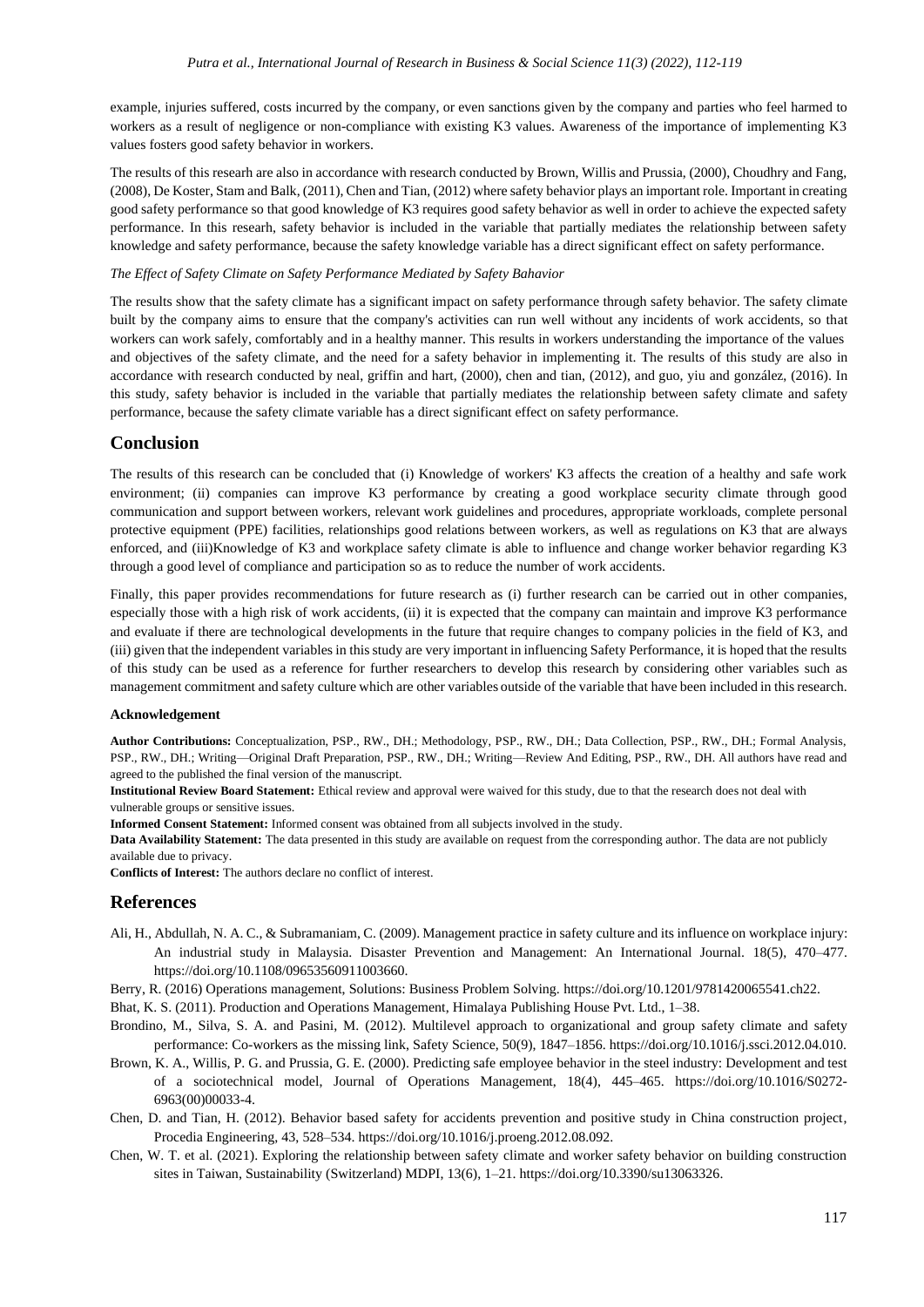- Choudhry, R. M. and Fang, D. (2008). Why operatives engage in unsafe work behavior: Investigating factors on construction sites, Safety Science, 46(4), 566–584. https://doi.org/10.1016/j.ssci.2007.06.027.
- Christina, W. Y., Ludfi, D. and Thoyib, A. (2012). Pengaruh Budaya Keselamatan Dan Kesehatan Kerja ( K3 ) Terhadap Kinerja Proyek Konstruksi, Jurnal Rekayasa Sipil, 6(1), 83–95.
- Cooper, M. D. (2009). Towards a model of Safety Culture Towards a model of Safety Culture, Behavioural Sciences Ltd, 36, 111– 136.
- Deng, Y. et al. (2020). Exploring the effects of safety climate on worker's safety behavior in subway operation, Sustainability (Switzerland), 12(20), 1–23. https://doi.org/10.3390/su12208310.
- Dillard, B. G. (1998). Employee involvement: an effective strategy for reducing workers' compensation costs, Journal of Fashion Marketing and Management, 2(4), 318–328. https://doi.org/10.1108/eb022537.
- Elsebaei, M. et al. (2020). Elements of safety management system in the construction industry and measuring safety performance A brief, IOP Conference Series: Materials Science and Engineering, 974(1). https://doi.org/10.1088/1757- 899X/974/1/012013.
- Glendon, A. I. and Litherland, D. K. (2001). Safety Climate Factors, Group Differences and Safety Behaviour in Road Construction A.I.Land Development: Risk, Return and Risk Management, Journal of Real Estate Finance and Economics, 36(1), 81–102.
- Griffin, M. A. and Neal, A. (2000). Perceptions of safety at work: a framework for linking safety climate to safety performance, knowledge, and motivation., Journal of occupational health psychology, 5(3), 347–358. https://doi.org/10.1037/1076- 8998.5.3.347.
- Guo, B. H. W., Yiu, T. W. and González, V. A. (2016). Predicting safety behavior in the construction industry: Development and test of an integrative model, Safety Science, 84, 1–11. https://doi.org/10.1016/j.ssci.2015.11.020.
- Health and Safety Executive (2001). A Guide To Measuring Health & Safety, Hse, (December), 1–30. Available at: http://www.hse.gov.uk/opsunit/perfmeas.pdf.
- Heizer, J. and Render, B. (2011). Operations Management 10th ed Jay Heizer, Barry Render (Pearson, 2011)'.
- Huang, Y.-H. et al. (2006). Safety climate and self-reported injury: Assessing the mediating role of employee safety control, Accident Analysis and Prevention 38 (2006) 425–433, 102(3), 425–431. https://doi.org/10.1016/j.aap.2005.07.002.
- ILO (2012) ILO Training Package on Development of a National Programme of Occupational Safety and Health.
- Jensen, P. A., Rasmussen, H. L. and Chatzilazarou, S. (2019). Knowledge transfer between building operation and building projects, Journal of Facilities Management, 17(2), 208–219. https://doi.org/10.1108/JFM-05-2018-0030.
- Kalteh, H. O. et al. (2021). The relationship between safety culture and safety climate and safety performance: a systematic review, International Journal of Occupational Safety and Ergonomics, 27(1), 206–216. https://doi.org/10.1080/10803548.2018.1556976.
- Komaki, J., Heinzmann, A. T. and Lawson, L. (1980). Effect of training and feedback: Component analysis of a behavioral safety program., Journal of Applied Psychology, 65(3), 261–270. https://doi.org/10.1037//0021-9010.65.3.261.
- De Koster, R. B. M., Stam, D. and Balk, B. M. (2011). Accidents happen: The influence of safety-specific transformational leadership, safety consciousness, and hazard reducing systems on warehouse accidents, Journal of Operations Management, 29(7–8), 753–765. https://doi.org/10.1016/j.jom.2011.06.005.
- Krajewski, L. J., Ritzman, L. P. and Malhotra, M. K. (2013) Operations Management 10th Edition. Pearson.
- Liu, X. et al. (2015). Safety climate, safety behavior, and worker injuries in the Chinese manufacturing industry, Safety Science, 78, 173–178. https://doi.org/10.1016/j.ssci.2015.04.023.
- Lu, C. S. and Tsai, C. L. (2008). The effects of safety climate on vessel accidents in the container shipping context, Accident Analysis and Prevention, 40(2), 594–601. https://doi.org/10.1016/j.aap.2007.08.015.
- Neal, A., Griffin, M. A. and Hart, P. M. (2000). The impact of organizational climate on safety climate and individual behavior, Safety Science, 34(1–3), 99–109. https://doi.org/10.1016/S0925-7535(00)00008-4.
- Ni, G. et al. (2020). Influencing mechanism of job satisfaction on safety behavior of new generation of construction workers based on Chinese context: The mediating roles of work engagement and safety knowledge sharing, International Journal of Environmental Research and Public Health, 17(22), 1–24. https://doi.org/10.3390/ijerph17228361.
- OIT (2011). Cost of accidents and diseases to business, (1).
- Olak, A. J. et al. (2021). The relationships between the use of smart mobile technology, safety knowledge and propensity to follow safe practices at work, International Journal of Occupational Safety and Ergonomics, 27(3), 911–920. https://doi.org/10.1080/10803548.2019.1658398.
- Ostroff, C., Kinicki, A. J. and Muhammad, R. S. (2012) Organizational Culture and Climate, Handbook of Psychology, Second Edition. https://doi.org/10.1002/9781118133880.hop212024.
- Renecle, M. et al. (2021). Enhancing safety in high-risk operations: A multilevel analysis of the role of mindful organising in translating safety climate into individual safety behaviours, Safety Science, 138(August 2020). https://doi.org/10.1016/j.ssci.2021.105197.
- Sang, L. et al. (2020). Influence mechanism of job satisfaction and positive affect on knowledge sharing among project members: Moderator role of organizational commitment, Engineering, Construction and Architectural Management, 27(1), 245–269. https://doi.org/10.1108/ECAM-10-2018-0463.